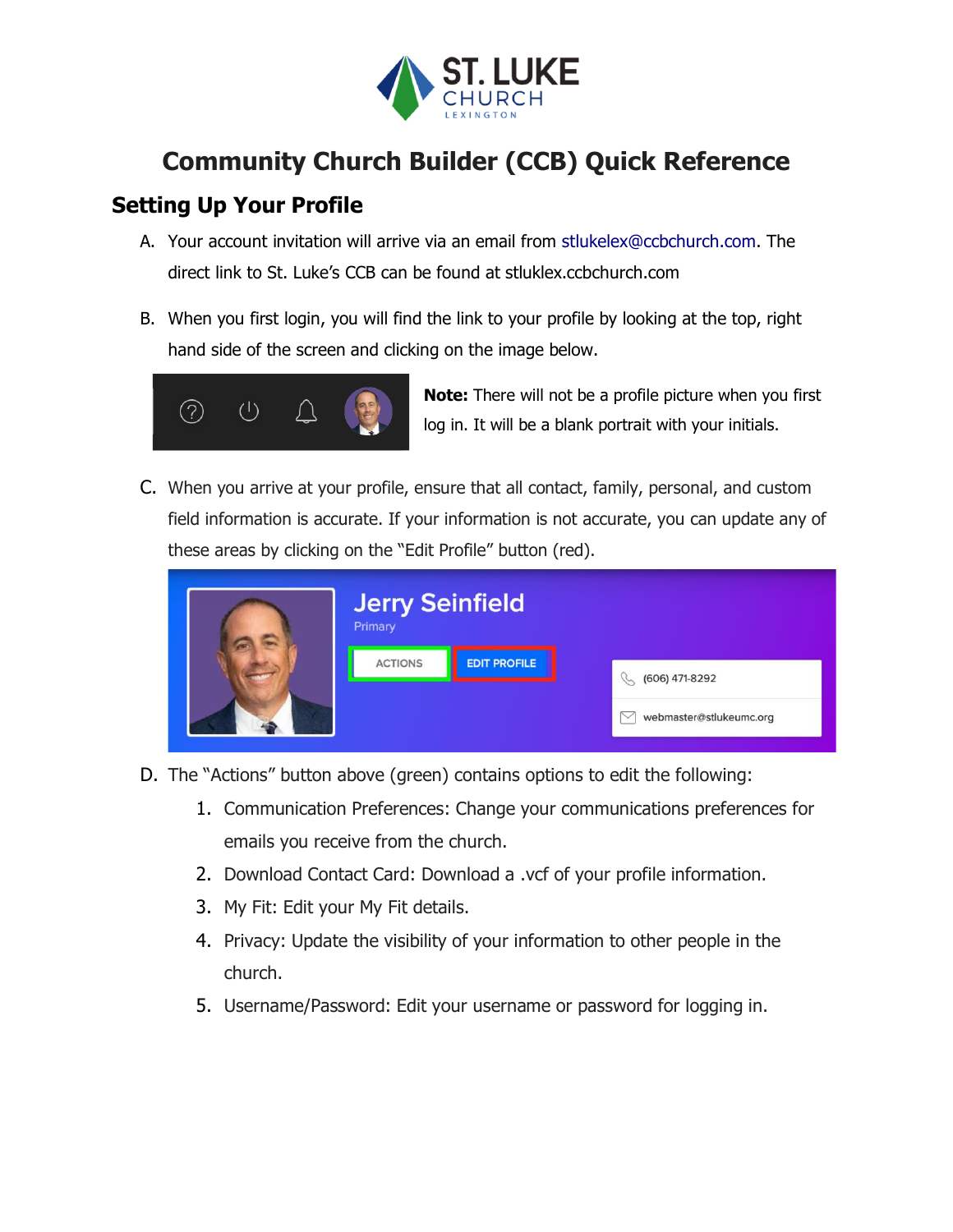## **Setting Profile Privacy Settings**

### **Your Profile**

A. Click on the "Actions" button.



- B. In the dropdown that appears, select "Privacy."
	- 1. The privacy settings in CCB are entirely your choice. These settings determine who in the church can see the different fields in your profile.
- C. There are three different options for privacy:
	- 1. Everyone: Any person who logs into your church's software can see this data.
	- 2. Groups Members: Only participants within your Groups can view this data.
	- 3. Church Leadership Only: Only administrators can view this data.

| <b>Personal Information</b>                                                                                                                                                                                    | Everyone<br>Any Profile Within Your Church | <b>Groups Members</b><br>Groups I Am A Part Of | <b>Church Leadership Only</b><br>Admin Privileges Only |  |  |  |  |
|----------------------------------------------------------------------------------------------------------------------------------------------------------------------------------------------------------------|--------------------------------------------|------------------------------------------------|--------------------------------------------------------|--|--|--|--|
| Only Allow Church Leadership To View Profile Information (Unlisted)                                                                                                                                            |                                            |                                                |                                                        |  |  |  |  |
| Mobile Phone Number                                                                                                                                                                                            | $\bullet$                                  |                                                |                                                        |  |  |  |  |
| Home Phone Number                                                                                                                                                                                              | $\odot$                                    |                                                |                                                        |  |  |  |  |
| Work Phone Number                                                                                                                                                                                              | $\odot$                                    |                                                |                                                        |  |  |  |  |
| <b>Address</b>                                                                                                                                                                                                 | $\odot$                                    |                                                |                                                        |  |  |  |  |
| <b>Email Address</b>                                                                                                                                                                                           | $\odot$                                    |                                                |                                                        |  |  |  |  |
| Birthdate (Month & Day Only)                                                                                                                                                                                   | ◉                                          |                                                |                                                        |  |  |  |  |
| Anniversary (Month & Day Only)                                                                                                                                                                                 | ◉                                          |                                                |                                                        |  |  |  |  |
| All other profile fields are only visible to individuals with appropriate administrative privileges. Examples include: Gender, Marital Status, Emergency Phone, Allergies, and<br>other church defined fields. |                                            |                                                |                                                        |  |  |  |  |

D. For each level of information, be sure to choose the privacy level you are most comfortable with.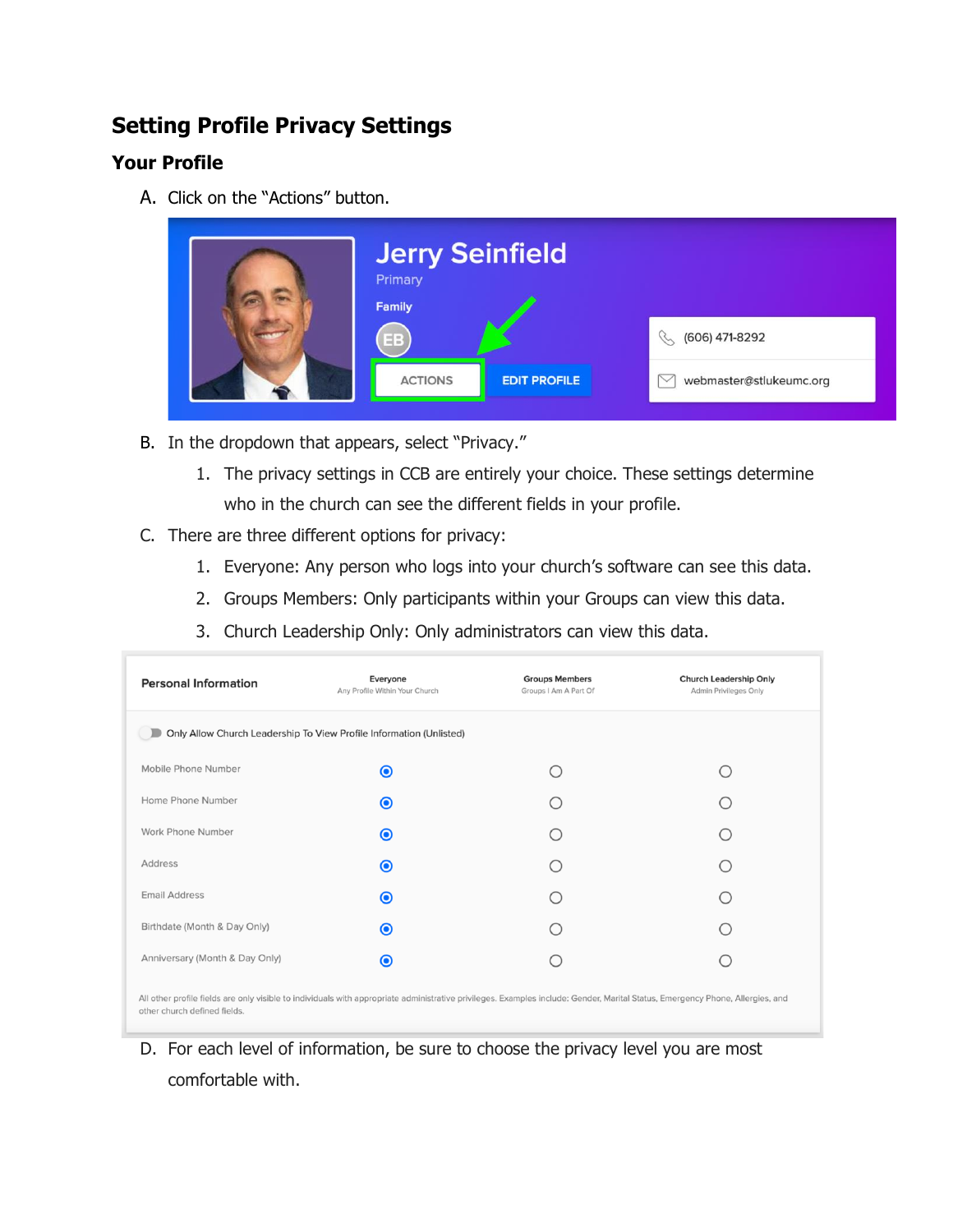### **Communication Preferences**

A. Updating your communication preferences will determine if you will allow texts and/or emails from church communications and from groups you are part of.

### **Accessing Individual Communication Settings**

- 1. Click on your profile image (or initials) in the top right corner.
- 2. Click on the "Actions" button.
- 3. Choose "Communication Preferences."
- 4. Set your communications to your preference.

#### **Groups I am In**

Make your choices in the top section of the page. Listed here will be all of the nonadministrative groups to which you belong, the administrative groups you lead, and four communications options (the columns).

**Note:** The Group Leader will set the default communications for their individual groups. If you have updated your own preferences, any updates will not change or edit your preferences.

|                | Send me emails<br>from group<br>participants                                                                                                                          | <b>Send comments</b><br>to me<br>immediately              | Send me a<br>weekly summary<br>of group activity                                                                                                              | Send me<br>text messages<br>from group leaders                                                                                                                                                                                    |
|----------------|-----------------------------------------------------------------------------------------------------------------------------------------------------------------------|-----------------------------------------------------------|---------------------------------------------------------------------------------------------------------------------------------------------------------------|-----------------------------------------------------------------------------------------------------------------------------------------------------------------------------------------------------------------------------------|
|                | Receive group<br>communications like<br>emails from the group<br>leader, event<br>invitations, and<br>information about<br>volunteering and<br>helping those in need. | Participate in online<br>conversations as they<br>happen. | Receive a single email<br>generated by the system<br>for all your groups'<br>activities (events,<br>comments, needs,<br>positions and files) for<br>the week. | Even with a mobile phone<br>number, text messages<br>will only be sent if a<br>carrier is selected.<br>Mobile Carrier<br>$\bullet$<br>Verizon<br>Mobile Phone<br>Standard text<br>messaging rates from<br>your carrier may apply. |
| Groups I am in | Recommended                                                                                                                                                           | <b>Optional</b>                                           | Recommended                                                                                                                                                   | <b>Recommended</b>                                                                                                                                                                                                                |
| St. Luke       | M                                                                                                                                                                     |                                                           |                                                                                                                                                               | ✓                                                                                                                                                                                                                                 |

The following columns are available to you (above):

1. The **first column** allows direct correspondence from Group Leaders or members, such as email notifications of new group messages, event invitations, group emails, and position or needs information. Check these boxes if you wish to receive this type of correspondence from a group. This setting is recommended.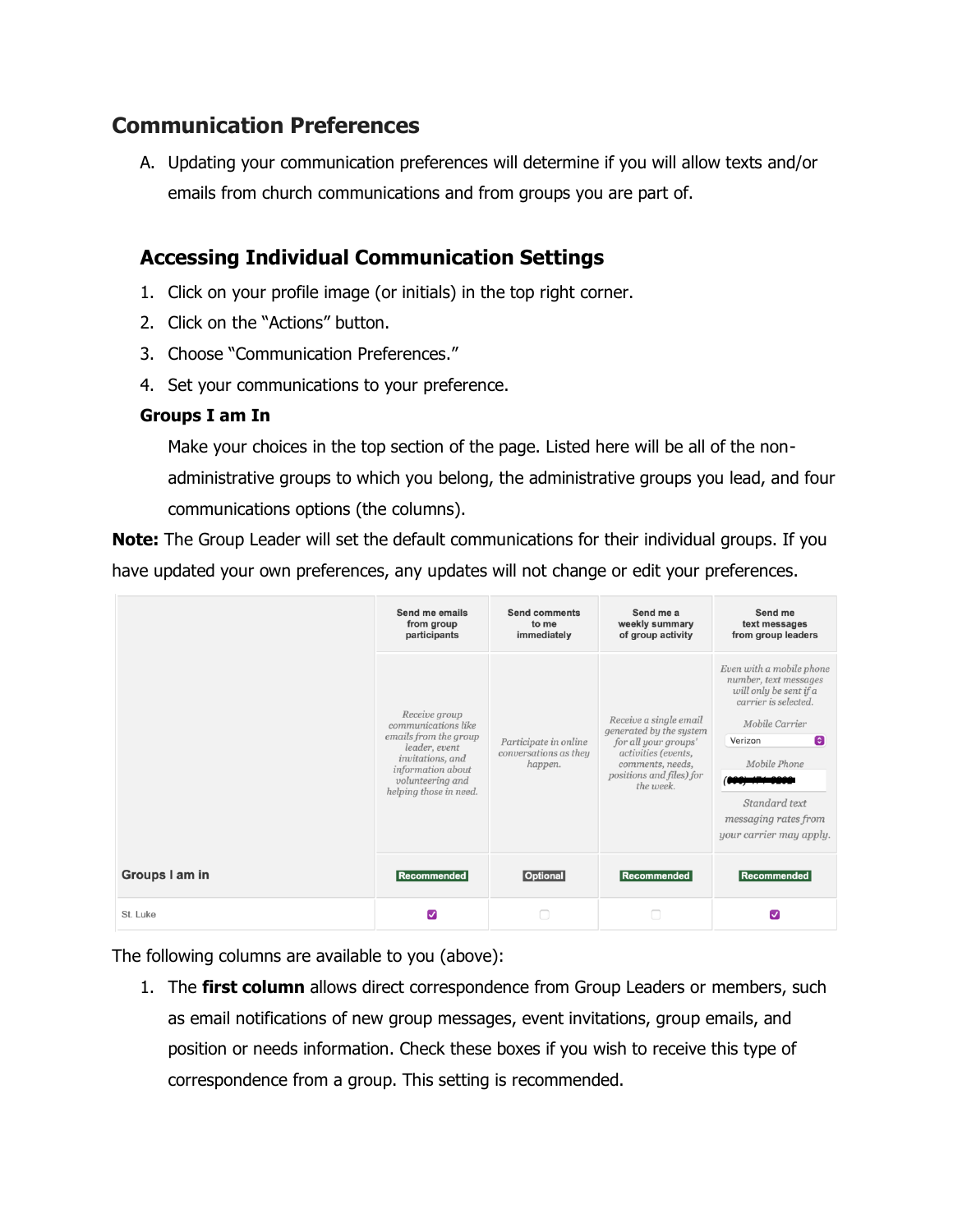- 2. The **second column** determines whether or not you wish to receive an email when a member of the group posts a comment to a message. Check the boxes next to the groups whose comments you want to see. This setting is considered optional.
- 3. The **third column** determines whether or not you wish to receive a weekly summary of any changes made to the group, including new events, comments, files, needs, or positions. Check the boxes next to the groups for which you want to receive this weekly summary.
- 4. The **final column** allows you to indicate which groups from which you want to receive text messages. Choose your mobile phone carrier from the pulldown menu, verify or add your mobile phone number, and check the boxes for the groups you wish to enable. Remember, standard text messaging rates from your carrier may apply. This setting is recommended.

**Note:** The mobile carrier and number are required. If you have a smaller local carrier you will need to find out the major carrier the smaller provider is using and add that carrier from the pull-down menu.

#### **Future Group Defaults**

This section allows you to determine the communication settings for future groups you are added to or join. Your three options are:

- 1. Use Group Defaults
- 2. Send to Me
- 3. Don't Send to Me

| <b>Future Group Defaults</b><br>You can decide what your communication settings will be when you are added to a group in the future. |                                              |                                              |                                                  |                                                |  |
|--------------------------------------------------------------------------------------------------------------------------------------|----------------------------------------------|----------------------------------------------|--------------------------------------------------|------------------------------------------------|--|
|                                                                                                                                      | Send me emails<br>from group<br>participants | <b>Send comments</b><br>to me<br>immediately | Send me a<br>weekly summary<br>of group activity | Send me<br>text messages<br>from group leaders |  |
| Future groups I am added to                                                                                                          | Use group default $\bigcirc$                 | Use group default $\Box$                     | Use group default $\Box$                         | Use group default $\bigcirc$                   |  |

### **Scheduling Communication**

The third section is where you set your communication preferences for your volunteer assignments. This section specifically looks at your Schedules service assignments.

**Scheduling Communication** These scheduling notifications are usually sent by church leadership or staff. Recommended I'd like to receive email notifications for scheduling. Recommended I'd like to receive text notifications for scheduling.